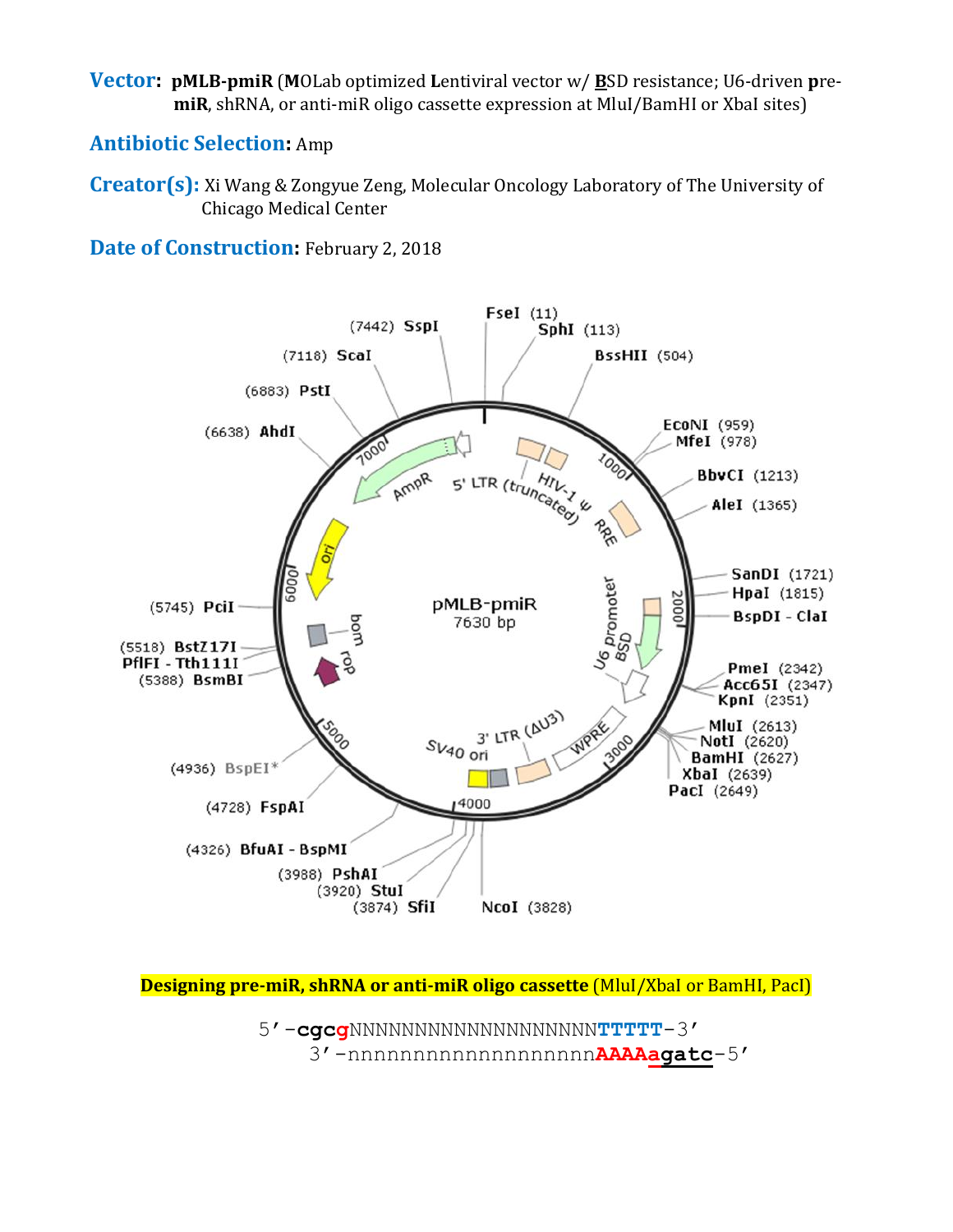## **pMLB-pmiR Full-length Sequence**

GAATTGGCCGGCCACTACCGCGTGTAGTCTTATGCAATACTCTTGTAGTCTTGCAACATGGTAACGATGAGTTAGCAACATGCCTTACAAG GAGAGAAAAAGCACCGTGCATGCCGATTGGTGGAAGTAAGGTGGTACGATCGTGCCTTATTAGGAAGGCAACAGACGGGTCTGACATGGAT TGGACGAACCACTGAATTGCCGCATTGCAGAGATATTGTATTTAAGTGCCTAGCTCGATACAATAACGGGTCTCTCTGGTTAGACCAGATC TGAGCCTGGGAGCTCTCTGGCTAACTAGGGAACCCACTGCTTAAGCCTCAATAAAGCTTGCCTTGAGTGCTTCAAGTAGTGTGTGCCCGTC TGTTGTGTGACTCTGGTAACTAGAGATCCCTCAGACCCTTTTAGTCAGTGTGGAAAATCTCTAGCAGTGGCGCCCGAACAGGGACCTGAAA GCGAAAGGGAAACCAGAGCTCTCTCGACGCAGGACTCGGCTTGCTGAAGCGCGCACGGCAAGAGGCGAGGGGCGGCGACTGGTGAGTACGC CAAAAATTTTGACTAGCGGAGGCTAGAAGGAGAGAGATGGGTGCGAGAGCGTCAGTATTAAGCGGGGGAGAATTAGATCGCGATGGGAAAA AATTCGGTTAAGGCCAGGGGGAAAGAAAAAATATAAATTAAAACATATAGTATGGGCAAGCAGGGAGCTAGAACGATTCGCAGTTAATCCT GGCCTGTTAGAAACATCAGAAGGCTGTAGACAAATACTGGGACAGCTACAACCATCCCTTCAGACAGGATCAGAAGAACTTAGATCATTAT ATAATACAGTAGCAACCCTCTATTGTGTGCATCAAAGGATAGAGATAAAAGACACCAAGGAAGCTTTAGACAAGATAGAGGAAGAGCAAAA CAAAAGTAAGACCACCGCACAGCAAGCGGCCACTGATCTTCAGACCTGGAGGAGGAGATATGAGGGACAATTGGAGAAGTGAATTATATAA ATATAAAGTAGTAAAAATTGAACCATTAGGAGTAGCACCCACCAAGGCAAAGAGAAGAGTGGTGCAGAGAGAAAAAAGAGCAGTGGGAATA GGAGCTTTGTTCCTTGGGTTCTTGGGAGCAGCAGGAAGCACTATGGGCGCAGCCTCAATGACGCTGACGGTACAGGCCAGACAATTATTGT CTGGTATAGTGCAGCAGCAGAACAATTTGCTGAGGGCTATTGAGGCGCAACAGCATCTGTTGCAACTCACAGTCTGGGGCATCAGCAGCTC CAGGCAAGAATCCTGGCTGTGGAAAGATACCTAAAGGATCAACAGCTCCTGGGGATTTGGGGTTGCTCTGGAAAACTCATTTGCACCACTG CTGTGCCTTGGAATGCTAGTTGGAGTAATAAATCTCTGGAACAGATTGGAATCACACGACCTGGATGGAGTGGGACAGAGAAATTAACAAT TACACAAGCTTAATACACTCCTTAATTGAAGAATCGCAAAACCAGCAAGAAAAGAATGAACAAGAATTATTGGAATTAGATAAATGGGCAA GTTTGTGGAATTGGTTTAACATAACAAATTGGCTGTGGTATATAAAATTATTCATAATGATAGTAGGAGGCTTGGTAGGTTTAAGAATAGT TTTTGCTGTACTTTCTATAGTGAATAGAGTTAGGCAGGGATATTCACCATTATCGTTTCAGACCCACCTCCCAACCCCGAGGGGACCCGAC AGGCCCGAAGGAATAGAAGAAGAAGGTGGAGAGAGAGACAGAGACAGATCCATTCGATTAGTGAACGGATCTCGACGGTATCGGTTAACTT TTAAAAGAAAAGGGGGGATTGGGGGGTACAGTGCAGGGGAAAGAATAGTAGACATAATAGCAACAGACATACAAACTAAAGAATTACAAAA ACAAATTACAAAATTCAAAATTTTATCGATaccaccATGGCCAAGCCTTTGTCTCAAGAAGAATCCACCCTCATTGAAAGAGCAACGGCTA CAATCAACAGCATCCCCATCTCTGAAGACTACAGCGTCGCCAGCGCAGCTCTCTCTAGCGACGGCCGCATCTTCACTGGTGTCAATGTATA TCATTTTACTGGGGGACCTTGTGCAGAACTCGTGGTGCTGGGCACTGCTGCTGCTGCGGCAGCTGGCAACCTGACTTGTATCGTCGCGATC GGAAATGAGAACAGGGGCATCTTGAGCCCCTGCGGACGGTGCCGACAGGTGCTTCTCGATCTGCATCCTGGGATCAAAGCCATAGTGAAGG ACAGTGATGGACAGCCGACGGCAGTTGGGATTCGTGAATTGCTGCCCTCTGGTTATGTGTGGGAGGGCTAAGTTTAAACGGTACCAAGGTC GGGCAGGAAGAGGGCCTATTTCCCATGATTCCTTCATATTTGCATATACGATACAAGGCTGTTAGAGAGATAATTAGAATTAATTTGACTG TAAACACAAAGATATTAGTACAAAATACGTGACGTAGAAAGTAATAATTTCTTGGGTAGTTTGCAGTTTTAAAATTATGTTTTAAAATGGA CTATCATATGCTTACCGTAACTTGAAAGTATTTCGATTTCTTGGCTTTATATATCTTGTGGAAAGGACGAAAACGCGTGCGGCCGCGGATC CAAGCTTTCTAGATTAATTAACGATAAAATAAAAGATTTTATTTAGTCTCGACAATCAACCTCTGGATTACAAAATTGTGAAAGATTGACT GGTATTCTTAACTATGTTGCTCCTTTTACGCTATGTGGATACGCTGCTTTAATGCCTTTGTATCATGCTATTGCTTCCCGTATGGCTTTCA TTTTCTCCTCCTTGTATAAATCCTGGTTGCTGTCTCTTTATGAGGAGTTGTGGCCCGTTGTCAGGCAACGTGGCGTGGTGTGCACTGTGTT TGCTGACGCAACCCCCACTGGTTGGGGCATTGCCACCACCTGTCAGCTCCTTTCCGGGACTTTCGCTTTCCCCCTCCCTATTGCCACGGCG GAACTCATCGCCGCCTGCCTTGCCCGCTGCTGGACAGGGGCTCGGCTGTTGGGCACTGACAATTCCGTGGTGTTGTCGGGGAAATCATCGT CCTTTCCTTGGCTGCTCGCCTGTGTTGCCACCTGGATTCTGCGCGGGACGTCCTTCTGCTACGTCCCTTCGGCCCTCAATCCAGCGGACCT TCCTTCCCGCGGCCTGCTGCCGGCTCTGCGGCCTCTTCCGCGTCTTCGCCTTCGCCCTCAGACGAGTCGGATCTCCCTTTGGGCCGCCTCC CCGCCTGCTTTAAGACCAATGACTTACAAGGCAGCTGTAGATCTTAGCCACTTTTTAAAAGAAAAGGGGGGACTGGAAGGGCTAATTCACT CCCAACGAAAATAAGATCTGCTTTTTGCTTGTACTGGGTCTCTCTGGTTAGACCAGATCTGAGCCTGGGAGCTCTCTGGCTAACTAGGGAA CCCACTGCTTAAGCCTCAATAAAGCTTGCCTTGAGTGCTTCAAGTAGTGTGTGCCCGTCTGTTGTGTGACTCTGGTAACTAGAGATCCCTC AGACCCTTTTAGTCAGTGTGGAAAATCTCTAGCAGTAGTAGTTCATGTCATCTTATTATTCAGTATTTATAACTTGCAAAGAAATGAATAT CAGAGAGTGAGAGGAACTTGTTTATTGCAGCTTATAATGGTTACAAATAAAGCAATAGCATCACAAATTTCACAAATAAAGCATTTTTTTC ACTGCATTCTAGTTGTGGTTTGTCCAAACTCATCAATGTATCTTATCATGTCTGGCTCTAGCTATCCCGCCCCTAACTCCGCCCAGTTCCG CCCATTCTCCGCCCCATGGCTGACTAATTTTTTTTATTTATGCAGAGGCCGAGGCCGCCTCGGCCTCTGAGCTATTCCAGAAGTAGTGAGG AGGCTTTTTTGGAGGCCTTCGACCGATGCCCTTGAGAGCCTTCAACCCAGTCAGCTCCTTCCGGTGGGCGCGGGGCATGACTATCGTCGCC GCACTTATGACTGTCTTCTTTATCATGCAACTCGTAGGACAGGTGCCGGCAGCGCTCTGGGTCATTTTCGGCGAGGACCGCTTTCGCTGGA GCGCGACGATGATCGGCCTGTCGCTTGCGGTATTCGGAATCTTGCACGCCCTCGCTCAAGCCTTCGTCACTGGTCCCGCCACCAAACGTTT CGGCGAGAAGCAGGCCATTATCGCCGGCATGGCGGCCGACGCGCTGGGCTACGTCTTGCTGGCGTTCGCGACGCGAGGCTGGATGGCCTTC CCCATTATGATTCTTCTCGCTTCCGGCGGCATCGGGATGCCCGCGTTGCAGGCCATGCTGTCCAGGCAGGTAGATGACGACCATCAGGGAC AGCTTCAAGGATCGCTCGCGGCTCTTACCAGCCTAACTTCGATCATTGGACCGCTGATCGTCACGGCGATTTATGCCGCCTCGGCGAGCAC ATGGAACGGGTTGGCATGGATTGTAGGCGCCGCCCTATACCTTGTCTGCCTCCCCGCGTTGCGTCGCGGTGCATGGAGCCGGGCCACCTCG ACCTGAATGGAAGCCGGCGGCACCTCGCTAACGGATTCACCACTCCAAGAATTGGAGCCAATCAATTCTTGCGGAGAACTGTGAATGCGCA AACCAACCCTTGGCAGAACATATCCATCGCGTCCGCCATCTCCAGCAGCCGCACGCGGCGCATCTCGGGCAGCGTTGGGTCCTGGCCACGG GTGCGCATGATCGTGCTCCTGTCGTTGAGGACCCGGCTAGGCTGGCGGGGTTGCCTTACTGGTTAGCAGAATGAATCACCGATACGCGAGC GAACGTGAAGCGACTGCTGCTGCAAAACGTCTGCGACCTGAGCAACAACATGAATGGTCTTCGGTTTCCGTGTTTCGTAAAGTCTGGAAAC GCGGAAGTCAGCGCCCTGCACCATTATGTTCCGGATCTGCATCGCAGGATGCTGCTGGCTACCCTGTGGAACACCTACATCTGTATTAACG AAGCGCTGGCATTGACCCTGAGTGATTTTTCTCTGGTCCCGCCGCATCCATACCGCCAGTTGTTTACCCTCACAACGTTCCAGTAACCGGG CATGTTCATCATCAGTAACCCGTATCGTGAGCATCCTCTCTCGTTTCATCGGTATCATTACCCCCATGAACAGAAATCCCCCTTACACGGA GGCATCAGTGACCAAACAGGAAAAAACCGCCCTTAACATGGCCCGCTTTATCAGAAGCCAGACATTAACGCTTCTGGAGAAACTCAACGAG CTGGACGCGGATGAACAGGCAGACATCTGTGAATCGCTTCACGACCACGCTGATGAGCTTTACCGCAGCTGCCTCGCGCGTTTCGGTGATG ACGGTGAAAACCTCTGACACATGCAGCTCCCGGAGACGGTCACAGCTTGTCTGTAAGCGGATGCCGGGAGCAGACAAGCCCGTCAGGGCGC GTCAGCGGGTGTTGGCGGGTGTCGGGGCGCAGCCATGACCCAGTCACGTAGCGATAGCGGAGTGTATACTGGCTTAACTATGCGGCATCAG AGCAGATTGTACTGAGAGTGCACCATATGCGGTGTGAAATACCGCACAGATGCGTAAGGAGAAAATACCGCATCAGGCGCTCTTCCGCTTC CTCGCTCACTGACTCGCTGCGCTCGGTCGTTCGGCTGCGGCGAGCGGTATCAGCTCACTCAAAGGCGGTAATACGGTTATCCACAGAATCA GGGGATAACGCAGGAAAGAACATGTGAGCAAAAGGCCAGCAAAAGGCCAGGAACCGTAAAAAGGCCGCGTTGCTGGCGTTTTTCCATAGGC TCCGCCCCCCTGACGAGCATCACAAAAATCGACGCTCAAGTCAGAGGTGGCGAAACCCGACAGGACTATAAAGATACCAGGCGTTTCCCCC TGGAAGCTCCCTCGTGCGCTCTCCTGTTCCGACCCTGCCGCTTACCGGATACCTGTCCGCCTTTCTCCCTTCGGGAAGCGTGGCGCTTTCT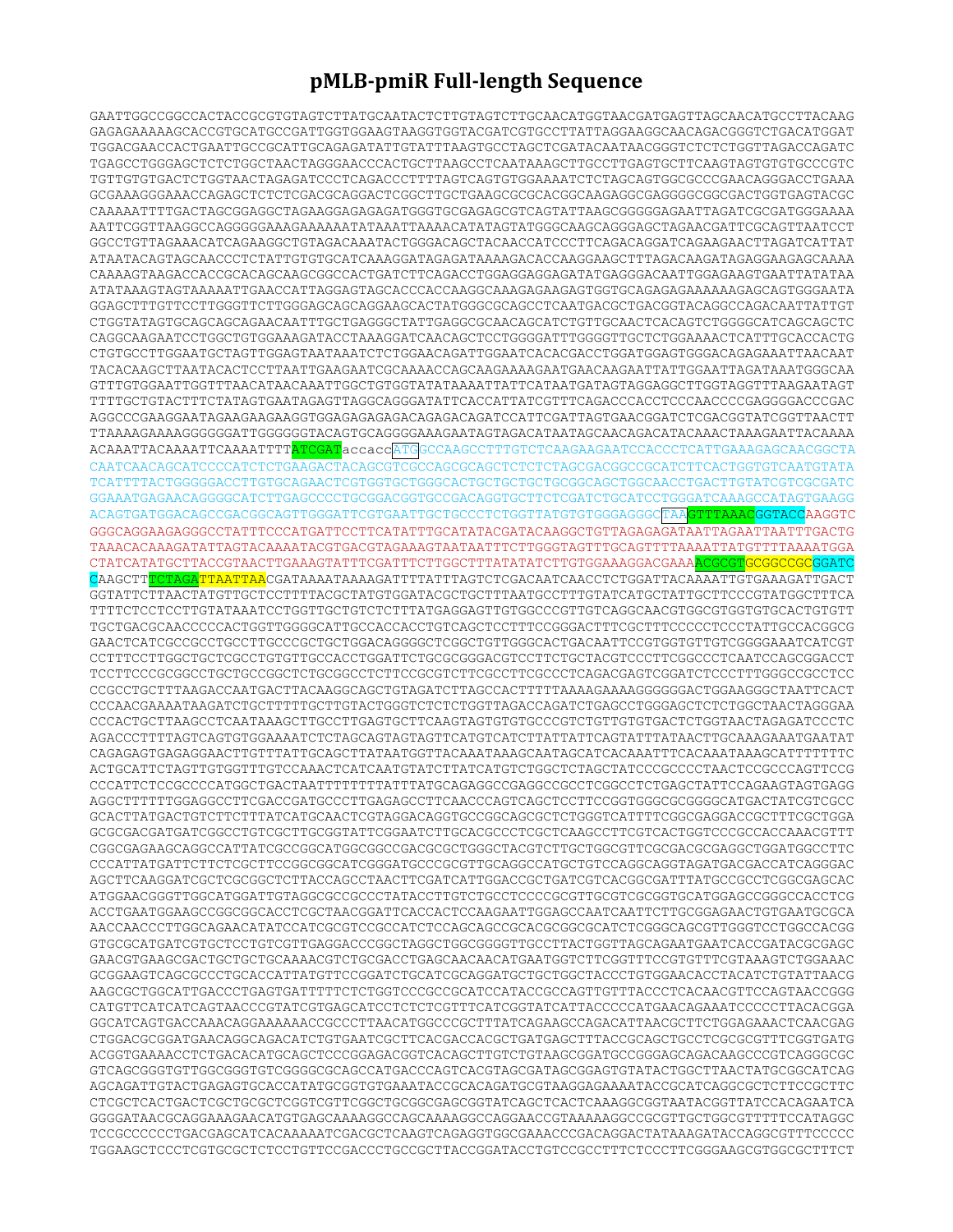CATAGCTCACGCTGTAGGTATCTCAGTTCGGTGTAGGTCGTTCGCTCCAAGCTGGGCTGTGTGCACGAACCCCCCGTTCAGCCCGACCGCT GCGCCTTATCCGGTAACTATCGTCTTGAGTCCAACCCGGTAAGACACGACTTATCGCCACTGGCAGCAGCCACTGGTAACAGGATTAGCAG AGCGAGGTATGTAGGCGGTGCTACAGAGTTCTTGAAGTGGTGGCCTAACTACGGCTACACTAGAAGGACAGTATTTGGTATCTGCGCTCTG CTGAAGCCAGTTACCTTCGGAAAAAGAGTTGGTAGCTCTTGATCCGGCAAACAAACCACCGCTGGTAGCGGTGGTTTTTTTGTTTGCAAGC AGCAGATTACGCGCAGAAAAAAAGGATCTCAAGAAGATCCTTTGATCTTTTCTACGGGGTCTGACGCTCAGTGGAACGAAAACTCACGTTA AGGGATTTTGGTCATGAGATTATCAAAAAGGATCTTCACCTAGATCCTTTTAAATTAAAAATGAAGTTTTAAATCAATCTAAAGTATATAT GAGTAAACTTGGTCTGACAGTTACCAATGCTTAATCAGTGAGGCACCTATCTCAGCGATCTGTCTATTTCGTTCATCCATAGTTGCCTGAC TCCCCGTCGTGTAGATAACTACGATACGGGAGGGCTTACCATCTGGCCCCAGTGCTGCAATGATACCGCGAGACCCACGCTCACCGGCTCC AGATTTATCAGCAATAAACCAGCCAGCCGGAAGGGCCGAGCGCAGAAGTGGTCCTGCAACTTTATCCGCCTCCATCCAGTCTATTAATTGT TGCCGGGAAGCTAGAGTAAGTAGTTCGCCAGTTAATAGTTTGCGCAACGTTGTTGCCATTGCTGCAGGCATCGTGGTGTCACGCTCGTCGT TTGGTATGGCTTCATTCAGCTCCGGTTCCCAACGATCAAGGCGAGTTACATGATCCCCCATGTTGTGCAAAAAAGCGGTTAGCTCCTTCGG TCCTCCGATCGTTGTCAGAAGTAAGTTGGCCGCAGTGTTATCACTCATGGTTATGGCAGCACTGCATAATTCTCTTACTGTCATGCCATCC GTAAGATGCTTTTCTGTGACTGGTGAGTACTCAACCAAGTCATTCTGAGAATAGTGTATGCGGCGACCGAGTTGCTCTTGCCCGGCGTCAA CACGGGATAATACCGCGCCACATAGCAGAACTTTAAAAGTGCTCATCATTGGAAAACGTTCTTCGGGGCGAAAACTCTCAAGGATCTTACC GCTGTTGAGATCCAGTTCGATGTAACCCACTCGTGCACCCAACTGATCTTCAGCATCTTTTACTTTCACCAGCGTTTCTGGGTGAGCAAAA ACAGGAAGGCAAAATGCCGCAAAAAAGGGAATAAGGGCGACACGGAAATGTTGAATACTCATACTCTTCCTTTTTCAATATTATTGAAGCA TTTATCAGGGTTATTGTCTCATGAGCGGATACATATTTGAATGTATTTAGAAAAATAAACAAATAGGGGTTCCGCGCACATTTCCCCGAAA AGTGCCACCTGACGTCTAAGAAACCATTATTATCATGACATTAACCTATAAAAATAGGCGTATCACGAGGCCCTTTCGTCTTCAA

## **O Cutters**

| #              | <b>Enzyme</b> | <b>Specificity</b>    |  |  |
|----------------|---------------|-----------------------|--|--|
| 1              | Agel          | A CCGG_T              |  |  |
| $\overline{2}$ | Apal          | G_GGCC C              |  |  |
| 3              | Ascl          | GG CGCG.CC            |  |  |
| 4              | <b>AsiSI</b>  | GCG_AT CGC            |  |  |
| 5              | Avrll         | C CTAG_G              |  |  |
| 6              | <b>Bcll</b>   | T GATC_A              |  |  |
| 7              | <b>Blpl</b>   | GC TNA_GC             |  |  |
| 8              | <b>BmgBI</b>  | CAC_GTC               |  |  |
| 9              | <b>Bmtl</b>   | G_CTAG C              |  |  |
| 10             | <b>BsiWI</b>  | C GTAC.G              |  |  |
| 11             | <b>BsrGI</b>  | T GTAC.A              |  |  |
| 12             | <b>BstBI</b>  | TT CG_AA              |  |  |
| 13             | <b>BstEll</b> | G GTNAC.C             |  |  |
| 14             | <b>BstXI</b>  | <b>CCAN_NNNN NTGG</b> |  |  |
| 15             | Bsu36l        | CC TNA_GG             |  |  |
| 16             | Dralll        | CAC_NNN GTG           |  |  |
| 17             | EcoRI         | G AATT.C              |  |  |
| 18             | EcoRV         | <b>GAT_ATC</b>        |  |  |
| 19             | <b>Nhel</b>   | G CTAG.C              |  |  |
| 20             | Nsil          | A.TGCA T              |  |  |

| 21 | PaeR7I       | C TCGA_G                      |
|----|--------------|-------------------------------|
| 22 | Pmll         | CAC_GTG                       |
| 23 | PspOMI       | G GGCC.C                      |
| 24 | PspXI        | VC TCGA_GB                    |
| 25 | <b>Rsrll</b> | CG GWC_CG                     |
| 26 | Sall         | G TCGA_C                      |
| 27 | Sbfl         | <b>CC</b> _TGCA GG            |
| 28 | <b>SexAl</b> | A CCWGG.T                     |
| 29 | <b>SgrAl</b> | CR CCGG.YG                    |
| 30 | <b>Smal</b>  | CCC.GGG                       |
| 31 | <b>SnaBl</b> | TAC <sub>4</sub> GTA          |
| 32 | <b>Spel</b>  | A CTAG <sub>IT</sub>          |
| 33 | Srfl         | GCCC.GGGC                     |
| 34 | Swal         | ATTT.AAAT                     |
| 35 | <b>TspMI</b> | C CCGG.G                      |
| 36 | <b>Xcml</b>  | CCANNNN <sub>AN</sub> NNNNTGG |
| 37 | <b>Xhol</b>  | C TCGA_G                      |
| 38 | Xmal         | C CCGG.G                      |

## **1 Cutters**

| # | <b>Enzyme</b> | <b>Specificity</b>           | Sites & | <b>Cut positions</b><br>flanks $ $ (blunt 5' ext. 3' ext.) |
|---|---------------|------------------------------|---------|------------------------------------------------------------|
|   | Acc65I        | G GTAC.C                     | list    | *2347/2351                                                 |
| 2 | Ahdl          | GACNNAN NNGTC                | list    | 6638/6637                                                  |
| 3 | Alel          | CACNN.NNGTG                  | list    | 1365                                                       |
| 4 | <b>BamHI</b>  | G GATC.C                     | list    | 2627/2631                                                  |
| 5 | <b>BbvCl</b>  | CC TCA_GC                    | list    | 1213/1216                                                  |
| 6 | <b>BfuAI</b>  | ACCTGCNNNN NNNN <sub>4</sub> | list    | 4326/4330                                                  |